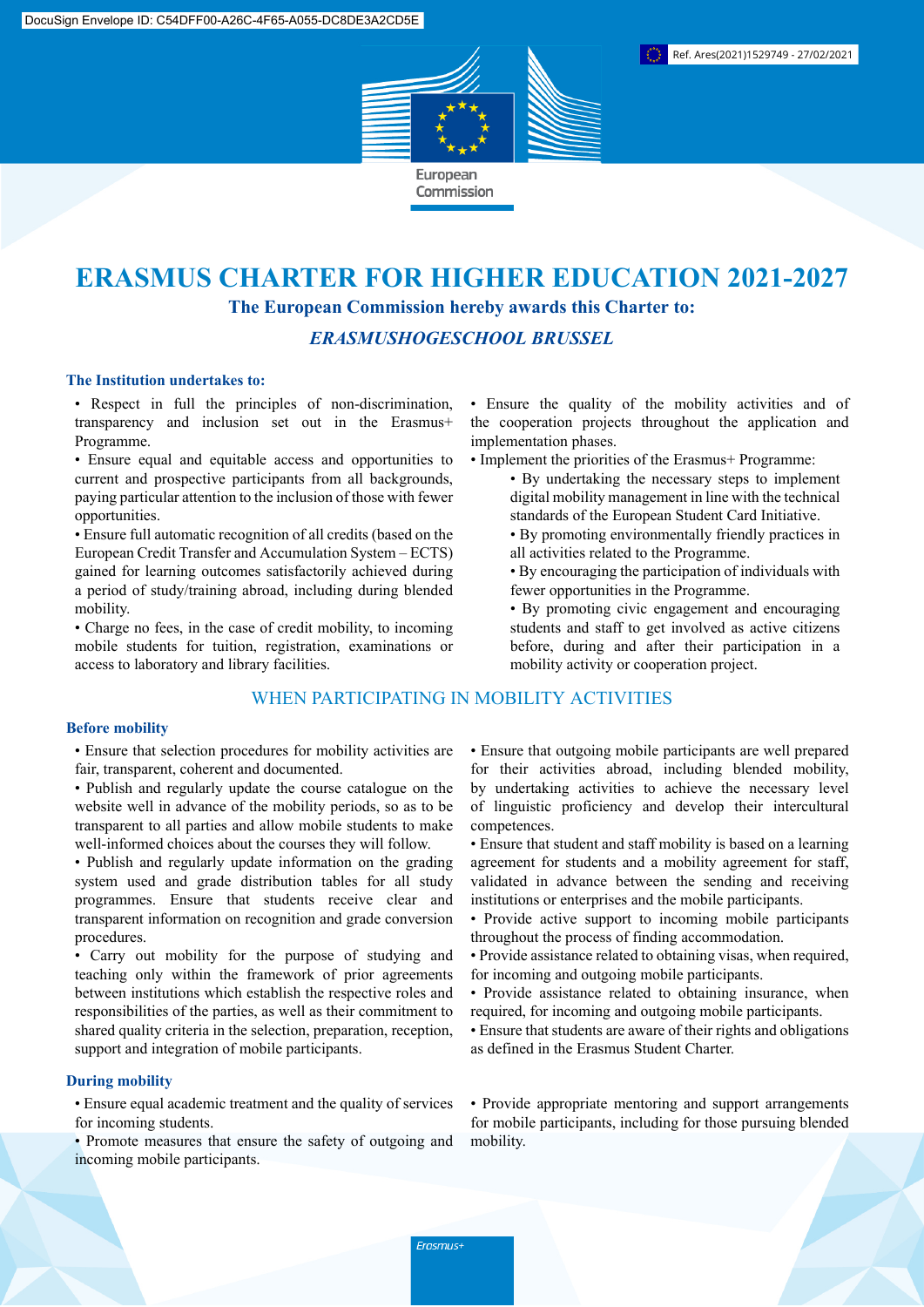• Integrate incoming mobile participants into the wider student community and in the Institution's everyday life. Encourage them to act as ambassadors of the Erasmus+ Programme and share their mobility experience.

#### **After mobility**

• Provide incoming mobile students and their sending institutions with transcripts of records containing a full, accurate and timely record of their achievements at the end of the mobility period.

• Ensure that all ECTS credits gained for learning outcomes satisfactorily achieved during a period of study/training abroad, including during blended mobility, are fully and automatically recognised as agreed in the learning agreement and confirmed by the transcript of records/traineeship certificate; transfer those credits without delay into the student's records, count them towards the student's degree without any additional work or assessment of the student and make them traceable in the student's transcript of records and the Diploma Supplement.

• Provide appropriate language support to incoming mobile participants.

• Ensure the inclusion of satisfactorily completed study and/ or traineeship mobility activities in the final record of student achievements (the Diploma Supplement).

• Encourage and support mobile participants upon return to act as ambassadors of the Erasmus+ Programme, promote the benefits of mobility and actively engage in building alumni communities.

• Ensure that staff is given recognition for their teaching and training activities undertaken during the mobility period, based on a mobility agreement and in line with the institutional strategy.

## WHEN PARTICIPATING IN EUROPEAN AND INTERNATIONAL COOPERATION PROJECTS

• Ensure that cooperation activities contribute towards the fulfilment of the institutional strategy.

• Promote the opportunities offered by the cooperation projects and provide relevant support to staff and students interested in participating in these activities throughout the application and implementation phase.

#### FOR THE PURPOSES OF IMPLEMENTATION AND MONITORING

• Ensure that the long-term institutional strategy and its relevance to the objectives and priorities of the Erasmus+ Programme are described in the Erasmus Policy Statement.

• Ensure that the principles of the Charter are well communicated and are applied by staff at all levels of the Institution.

• Ensure that cooperation activities lead to sustainable outcomes and that their impact benefits all partners.

• Encourage peer-learning activities and exploit the results of the projects in a way that will maximise their impact on individuals, other participating institutions and the wider academic community.

- Make use of the **ECHE Guidelines** and of the [ECHE Self-assessment](https://ec.europa.eu/programmes/erasmus-plus/eche/start_en) to ensure the full implementation of the principles of this Charter.
- Regularly promote activities supported by the Erasmus+ Programme, along with their results.
- Display this Charter and the related Erasmus Policy Statement prominently on the Institution's website and on all other relevant channels.

The Institution acknowledges that the implementation of the Charter will be monitored by the Erasmus+ National Agency and that the violation of any of the above principles and commitments may lead to its withdrawal by the European Commission.

| <b>Stamp</b> | Name and Signature of the Legal Representative |
|--------------|------------------------------------------------|
|              |                                                |
|              |                                                |
|              |                                                |
|              |                                                |